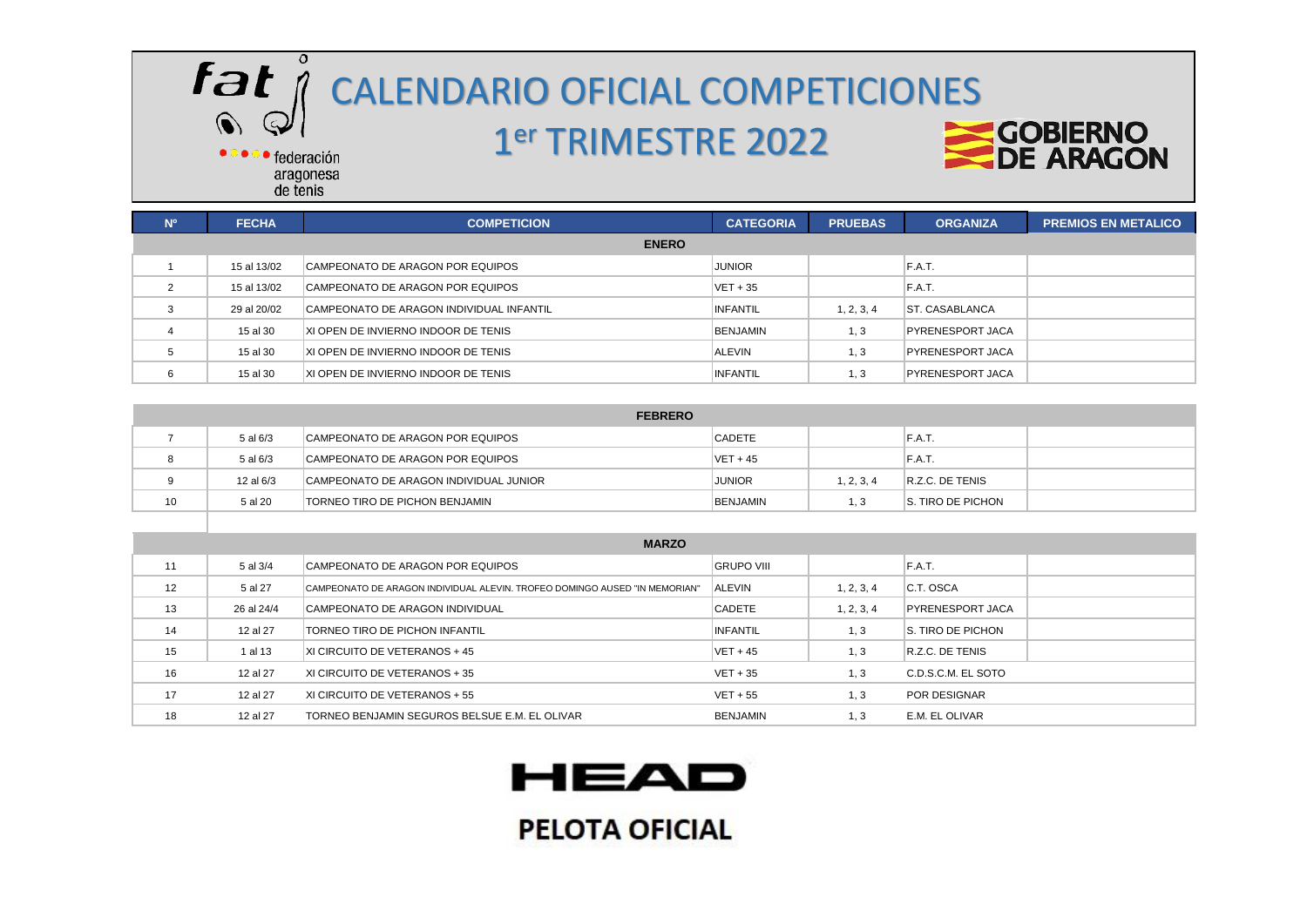#### **Fat**<br> **CALENDARIO OFICIAL COMPETICIONES**<br>
2º TRIMESTRE 2022<br>
COBIERNO  $Q$ 2º TRIMESTRE 2022· federación

aragonesa<br>de tenis

 $\bigcirc$ 

 $\bullet$ 

| N <sup>o</sup> | <b>FECHA</b> | <b>COMPETICION</b>                                  | <b>CATEGORIA</b>  | <b>PRUEBAS</b> | <b>ORGANIZA</b>            | <b>PREMIOS EN METALICO</b> |
|----------------|--------------|-----------------------------------------------------|-------------------|----------------|----------------------------|----------------------------|
|                |              | <b>ABRIL</b>                                        |                   |                |                            |                            |
|                | 2 al 8/05    | CAMPEONATO DE ARAGON POR EQUIPOS                    | <b>ALEVIN</b>     |                | F.A.T.                     |                            |
| 2              | 2 al 8/05    | CAMPEONATO DE ARAGON POR EQUIPOS                    | $VET + 40$        |                | F.A.T.                     |                            |
| 3              | 2 al 29/05   | <b>LIGA DE ARAGON</b>                               | <b>BENJAMIN</b>   |                | <b>CENTRO TENIS ARAGON</b> |                            |
| $\overline{4}$ | 23 al 15/05  | CAMPEONATO DE ARAGON INDIVIDUAL                     | $VET + 40$        | 1, 2, 3, 4, 5  | C.D.S.C.M. EL SOTO         |                            |
| 5              | 23 al 15/05  | CAMPEONATO DE ARAGON INDIVIDUAL                     | $VET + 50$        | 1, 2, 3, 4, 5  | <b>ST. CASABLANCA</b>      |                            |
| 6              | 23 al 15/05  | CAMPEONATO DE ARAGON INDIVIDUAL                     | $VET + 60$        | 1, 2, 3, 4, 5  | S. TIRO DE PICHON          |                            |
| $\overline{7}$ | 23 al 15/05  | CAMPEONATO DE ARAGON INDIVIDUAL                     | $VET + 70$        | 1, 2, 3, 4, 5  | R.Z.C. DE TENIS            |                            |
| 8              | 23 al 15/05  | CAMPEONATO DE ARAGON INDIVIDUAL                     | $VET + 80$        | 1, 2, 3, 4, 5  | R.Z.C. DE TENIS            |                            |
| 9              | 4 al 10      | I.T.F. VETERANOS R.Z.C. DE TENIS (GRADO 2)          | $VET + 35 / + 80$ | 1, 2, 3, 4     | R.Z.C. DE TENIS            |                            |
| 10             | 23 al 8/05   | XXVI TROFEO JOSE Mª ARTERO                          | BEN / INF         | 1.3            | C.T. OSCA                  |                            |
| 11             | 23 al 28/05  | CAMPEONATO PROVINCIAL DE TERUEL INDIVIDUAL ABSOLUTO | <b>ABSOLUTA</b>   |                | C.T. TERUEL                |                            |

|    |             | <b>MAYO</b>                                                   |                 |               |                    |  |
|----|-------------|---------------------------------------------------------------|-----------------|---------------|--------------------|--|
| 12 | 30 al 29/05 | CAMPEONATO DE ARAGON POR EQUIPOS                              | <b>INFANTIL</b> |               | F.A.T.             |  |
| 13 | 30 al 15/05 | CAMPEONATO DE ARAGON ABSOLUTO 3ª CAT. MEMORIAL ANTONIO GAVIN  | 3ª CATEGORIA    | 1, 2, 3, 4    | E.M. EL OLIVAR     |  |
| 14 | 28 al 26/06 | CAMPEONATO DE ARAGON INDIVIDUAL ABSOLUTO FEMENINO. GRAN PRIX  | <b>ABSOLUTO</b> | 2, 4          | R.Z.C. DE TENIS    |  |
| 15 | 28 al 26/06 | CAMPEONATO DE ARAGON INDIVIDUAL ABSOLUTO MASCULINO. GRAN PRIX | <b>ABSOLUTO</b> | 1.3           | ST. CASABLANCA     |  |
| 16 | 28 al 26/06 | CAMPEONATO DE ARAGON INDIVIDUAL ABSOLUTO. GRAN PRIX           | <b>ABSOLUTO</b> | 5             | S. TIRO DE PICHON  |  |
| 17 | 14 al 5/06  | CAMPEONATO DE ARAGON INDIVIDUAL                               | $VET + 35$      | 1, 2, 3, 4, 5 | C.D.S.C.M. EL SOTO |  |
| 18 | 14 al 5/06  | CAMPEONATO DE ARAGON INDIVIDUAL                               | $VET + 45$      | 1, 2, 3, 4, 5 | C.N. HELIOS        |  |
| 19 | 14 al 5/06  | CAMPEONATO DE ARAGON INDIVIDUAL                               | $VET + 55$      | 1, 2, 3, 4, 5 | E.M. EL OLIVAR     |  |
| 20 | 14 al 5/06  | CAMPEOANTO DE ARAGON INDIVIDUAL                               | $VET + 65$      | 1, 2, 3, 4, 5 | R.Z.C. DE TENIS    |  |
| 21 | 14 al 5/06  | CAMPEONATO DE ARAGON INDIVIDUAL                               | $VET + 75$      | 1, 2, 3, 4, 5 | R.Z.C. DE TENIS    |  |
| 22 | 2 al 8      | <b>ITF WORLD TENNIS TOUR JUNIOR</b>                           | <b>JUNIOR</b>   | 1.3           | R.Z.C. DE TENIS    |  |
| 23 | 7 al 22     | X OPEN EXPOSITO MINGOTE                                       | BEN. ALV. CAD   | 1.3           | C.T. MONZON        |  |
| 24 | 21 al 29    | <b>WARRIOR TOUR</b>                                           | BEN.ALV.INF.CAD | 1.3           | R.Z.C. DE TENIS    |  |
| 25 | 28 al 5/06  | XVI TORNEO FRUTOS SECOS MANOLITA                              | ALV, INF        | 1, 3          | PYRENESPORT JACA   |  |
| 26 | 2 al 5      | OPEN NACIONAL TENIS EN SILLA DE RUEDAS                        | <b>ABSOLUTO</b> | 11            | S. TIRO DE PICHON  |  |
| 27 | 30 al 29/06 | <b>CAMPEOANTO SOCIAL</b>                                      | BEN.ALV.INF.CAD | 1, 3          | C.T. OSCA          |  |
| 28 | 7 al 29     | <b>CAMPEONATO SOCIAL</b>                                      | ABS, VET + 35   | 1,3           | <b>ST. VENECIA</b> |  |

|    | <b>JUNIO</b> |                                                       |                 |  |                    |  |  |
|----|--------------|-------------------------------------------------------|-----------------|--|--------------------|--|--|
| 28 | 25 al 10/07  | <b>TORNEO DUNLOP SPORT</b>                            | ALEVIN          |  | E.M. EL OLIVAR     |  |  |
| 29 | 11 al 3/07   | MONTY TOUR CLUB TENIS TERUEL ARAGON TENIS CUP         | INF, CAD        |  | <b>C.T. TERUEL</b> |  |  |
| 30 | 25 al 3/07   | <b>IMONTY TOUR CLUB TENIS TERUEL ARAGON TENIS CUP</b> | <b>ABSOLUTO</b> |  | C.T. TERUEL        |  |  |

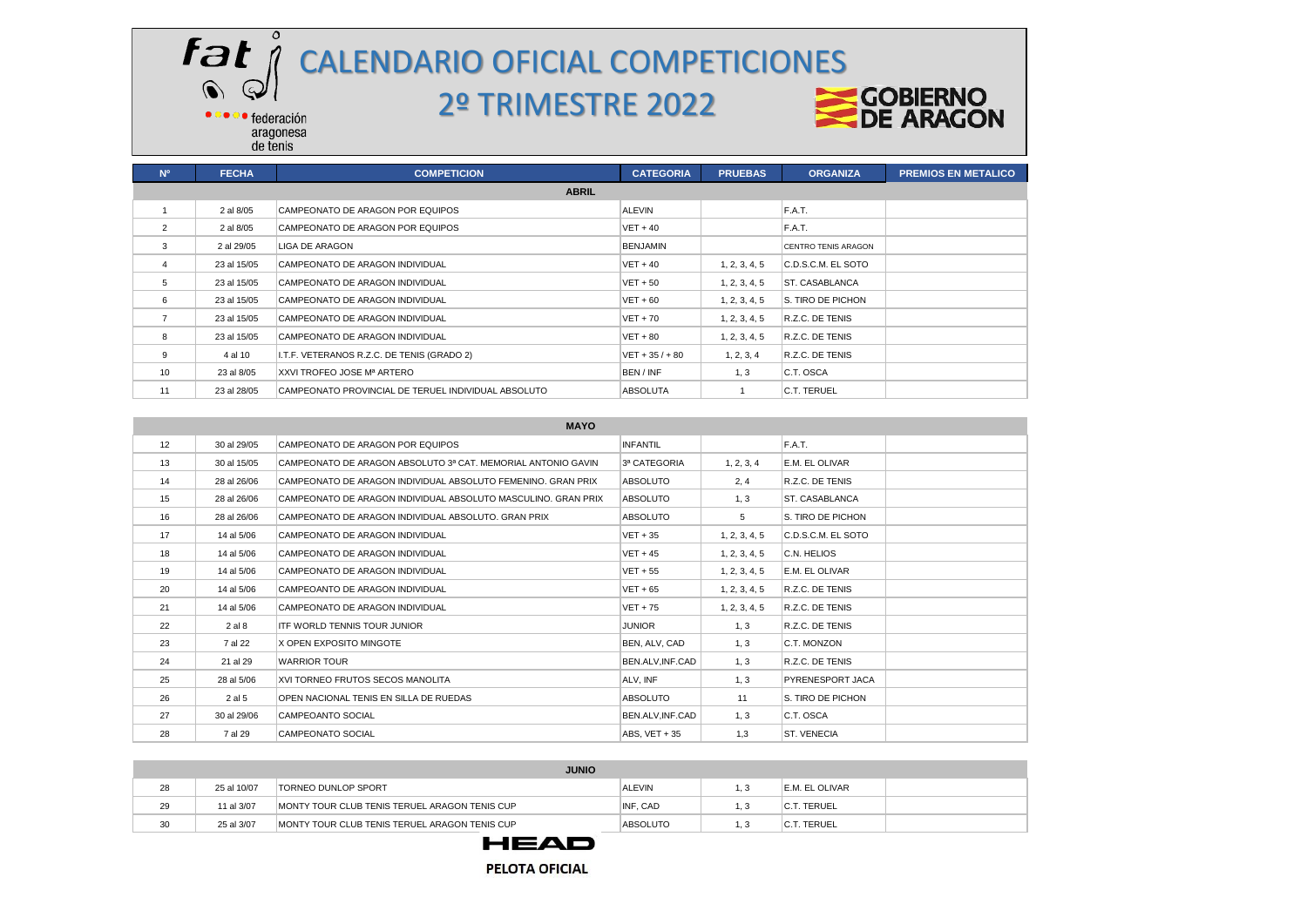

## CALENDARIO OFICIAL COMPETICIONES 3er TRIMESTRE 2022



| N <sup>o</sup> | <b>FECHA</b> | <b>COMPETICION</b>                                             | <b>CATEGORIA</b>   | <b>PRUEBAS</b> | <b>ORGANIZA</b>         | <b>PREMIOS EN METALICO</b> |  |
|----------------|--------------|----------------------------------------------------------------|--------------------|----------------|-------------------------|----------------------------|--|
|                | <b>JULIO</b> |                                                                |                    |                |                         |                            |  |
|                | 04 al 10     | CAMPEONATO DE ESPAÑA POR EQUIPOS JUNIORS DE CLUBES             | <b>JUNIOR</b>      |                | R.Z.C. DE TENIS         |                            |  |
| $\mathbf{2}$   | 2 al 10      | XXXVI TORNEO NACIONAL ABSOLUTO FEMENINO VILLA DE TAUSTE. GPRIX | <b>ABSOLUTA</b>    |                | C.T. TAUSTE             | <b>SI</b>                  |  |
|                | 9 al 17      | XXXVI TORNEO NACIONAL ABSOLUTO MASCULINO VILLA DE TAUSTE GPRIX | <b>ABSOLUTA</b>    |                | C.T. TAUSTE             | SI                         |  |
|                | 11 al 17     | VIII TORNEO CIUDAD DE JACA                                     | BEN / ALV          | 1, 3           | <b>PYRENESPORT JACA</b> |                            |  |
| 5              | 18 al 24     | VIII TORNEO CIUDAD DE JACA                                     | ALV / CAD          | 1, 3           | <b>PYRENESPORT JACA</b> |                            |  |
| 6              | 16 al 31     | TORNEO DUNLOP SPORT                                            | <b>BENJAMIN</b>    | 1, 3           | E.M. EL OLIVAR          |                            |  |
|                | 23 al 31     | RPT - MARCA CHALLENGE                                          | ALV, INF, CAD, JUN | 1, 3           | R.Z.C. DE TENIS         |                            |  |

| $A \cap \cap T$ |          |                                                                                                 |     |  |       |  |
|-----------------|----------|-------------------------------------------------------------------------------------------------|-----|--|-------|--|
|                 | 20 al 27 | <b>GRAN PRIX</b><br><b>ADC</b><br>I X)<br>TERUI<br>`IONI∆<br>$\cdots$ in the $\Gamma$<br>H<br>. | noo |  | ™RUE. |  |

|                   | <b>SEPTIEMBRE</b> |                                                |                 |      |                         |  |  |
|-------------------|-------------------|------------------------------------------------|-----------------|------|-------------------------|--|--|
| 9                 | 10 al 9/10        | CAMPEONATO DE ARAGON POR EQUIPOS GRUPO VI + 18 | <b>GRUPO VI</b> |      | F.A.T.                  |  |  |
| 10                | 10 al 25          | VI TORNEO DE MENORES ADIDAS                    | BEN, ALV, INF   | 1, 3 | <b>PYRENESPORT JACA</b> |  |  |
| 11                | 10 al 11          | CIRCUITO DE AFICIONADOS                        |                 | 1, 3 | S. TIRO DE PICHON       |  |  |
| $12 \overline{ }$ | 17 al 02/10       | XI CIRCUITO DE VETERANOS +35                   | $VET + 35$      | 1, 3 | IC.D.S.C.M. EL SOTO     |  |  |
| 13                | 17 al 02/10       | <b>XI CIRCUITO DE VETERANOS +45</b>            | $VET + 45$      | 1, 3 | S. TIRO DE PICHON       |  |  |
| 14                | 17 al 02/10       | XI CIRCUITO DE VETERANOS +55                   | $VET + 55$      | 1, 3 | <b>ST. CASABLANCA</b>   |  |  |
| 15                | 24 al 9/10        | XXVI TROFEO JOSE Mª ARTERO                     | ALV. CAD        | .3   | C.T. OSCA               |  |  |
| 16                | 30 al 02/10       | <b>IMUTUA MADRID OPEN SUB-16 ZARAGOZA</b>      | <b>CADETE</b>   | 1, 3 | <b>R.Z.C. DE TENIS</b>  |  |  |